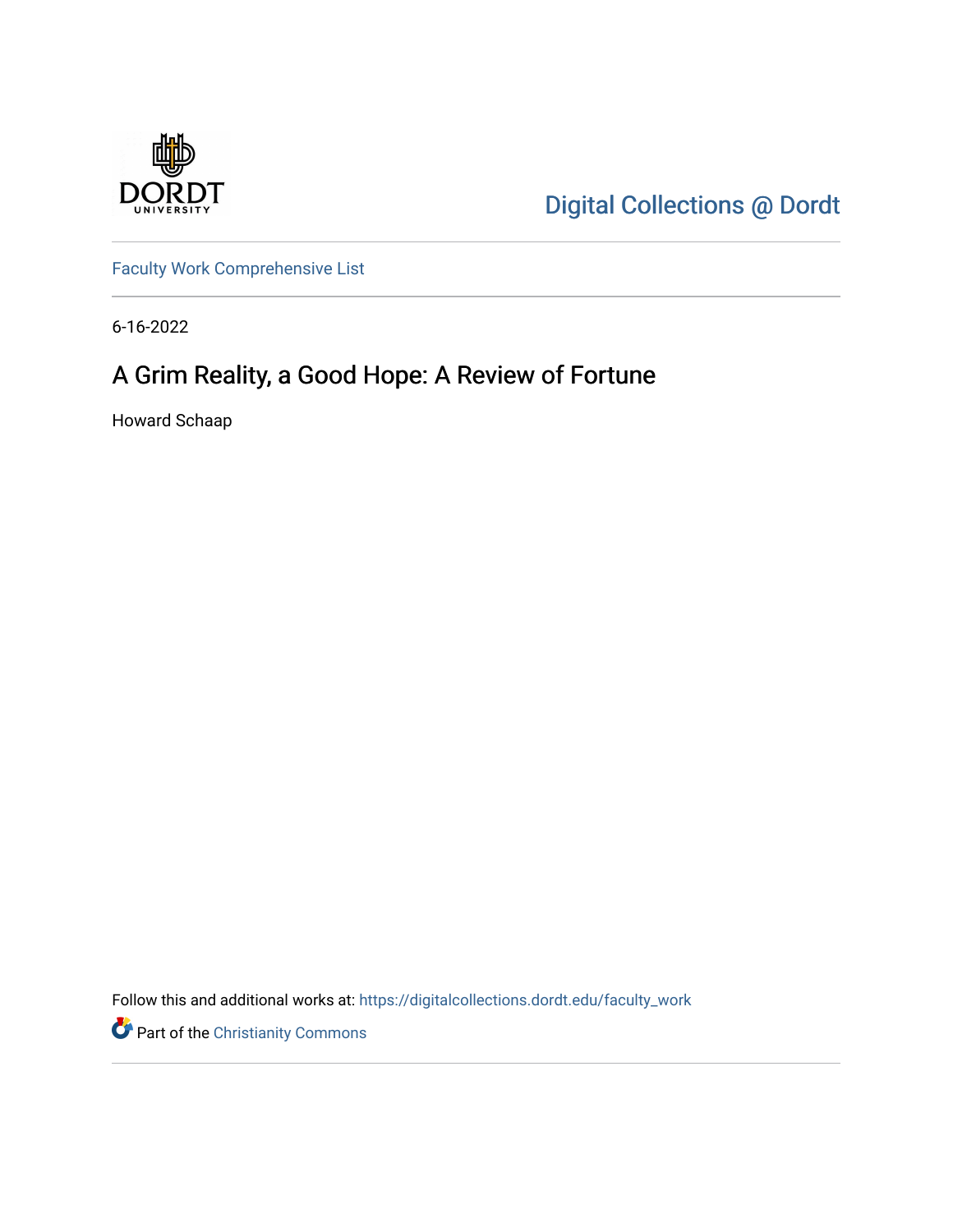# A Grim Reality, a Good Hope: A Review of Fortune

#### Abstract

"Harper's family tree takes us into the very real and specific effects that racist laws have on individuals."

Posting about the book Fortune from In All Things - an online journal for critical reflection on faith, culture, art, and every ordinary-yet-graced square inch of God's creation.

<https://inallthings.org/a-grim-reality-a-good-hope-a-review-of-fortune/>

#### Keywords

In All Things, book review, Fortune, race, family, world, repair, Lisa Sharon Harper

### **Disciplines**

**Christianity** 

#### **Comments**

[In All Things](http://inallthings.org/) is a publication of the [Andreas Center for Reformed Scholarship and Service](http://www.dordt.edu/services_support/andreas_center/) at Dordt [University](http://www.dordt.edu/).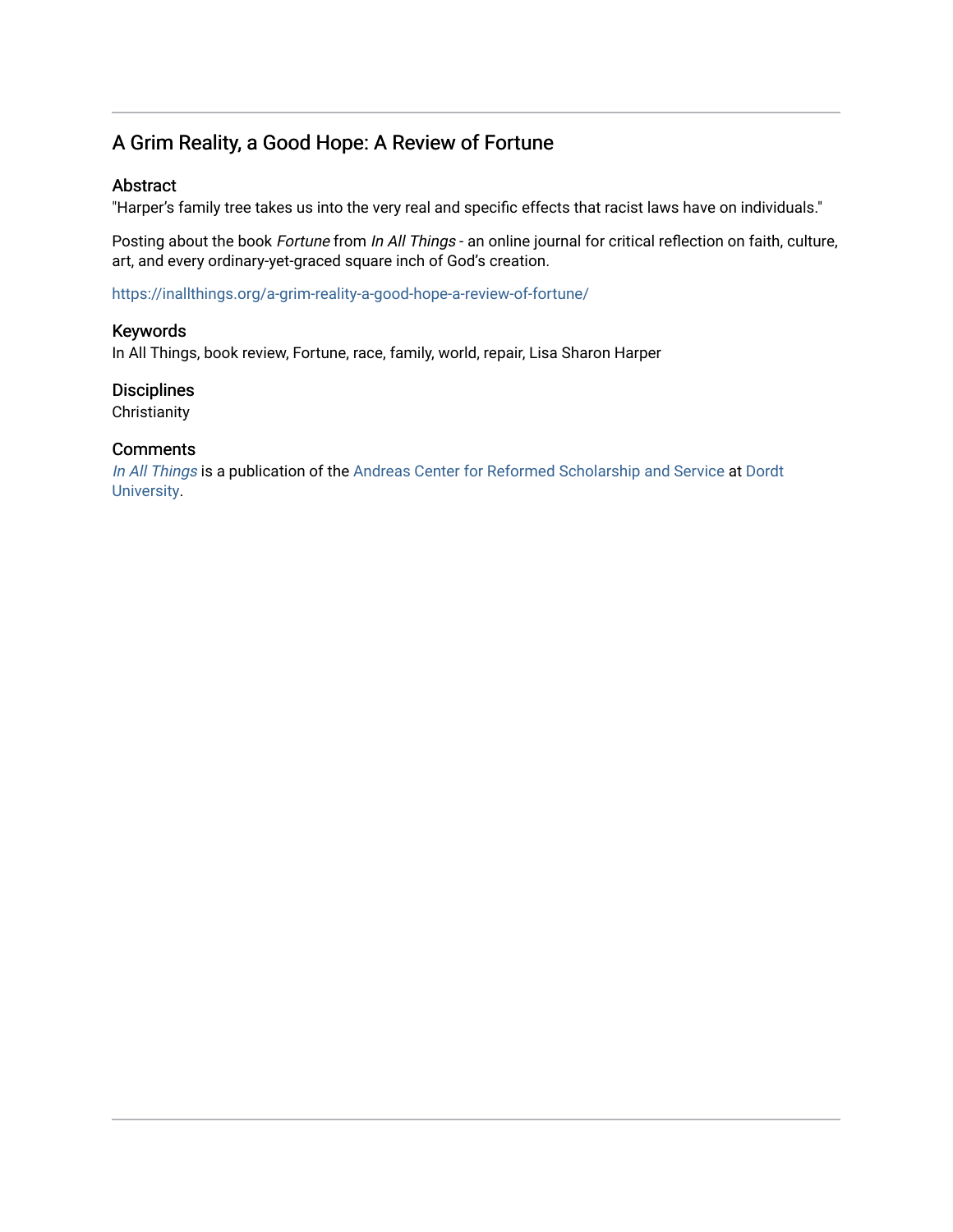# **A Grim Reality, a Good Hope: A Review of Fortune**

## **[Howard Schaap](https://inallthings.org/author/howard-schaap/)**

### **June 16, 2022**

## **Title:** *Fortune: How Race Broke My Family and the World—and How to Repair It All*

**Author:** Lisa Sharon Harper **Publisher:** Brazos Press **Publishing Date:** February 8, 2022 **Pages:** 256 (Hardcover) **ISBN:** 978-1587435270

By the title of Lisa Sharon Harper's book, *Fortune: How Race Broke My Family and the World and How to Repair It All*, it might seem she's exaggerating. Actually, it's hard to describe just what kind of book *Fortune* is. The back cover describes it as "an epic and true story of race religion, history, and identity." I might just call it biblical.

That claim might sound just as brash and hyperbolic, but the Bible is the first book that comes to mind when I think of a book that mixes genres (memoir, history, horror, prophecy) with the goal of rightly remembering the past, so that we might be able to see the present and prophetically imagine—or biblically imagine—the future.

For the record, Harper is not exaggerating in her subtitle. *Fortune* is a kind of "theory-ofeverything" book when it comes to history, race, politics, and theology in America, but then again, Christians are definitely a theory-of-everything kind of people.

*Fortune* uses Harper's own family line to explore the history of race in America and the Caribbean. From Virginia colonial law to the Jim Crow laws in the South and redlining in the North, Harper's family tree takes us into the very real and specific effects that racist laws have on individuals.

What was especially harrowing was the reality of race laws that opened the way for rape.

"Fortune" is the name of the first relative Harper explores. As a daughter born in 1687 to a black man and white woman, Fortune should have been free under Virginia colonial law except that a white judge looked at her and decided not to uphold the law. In retelling Fortune's story, Harper uses the tools of history to recount the details of the case and the tools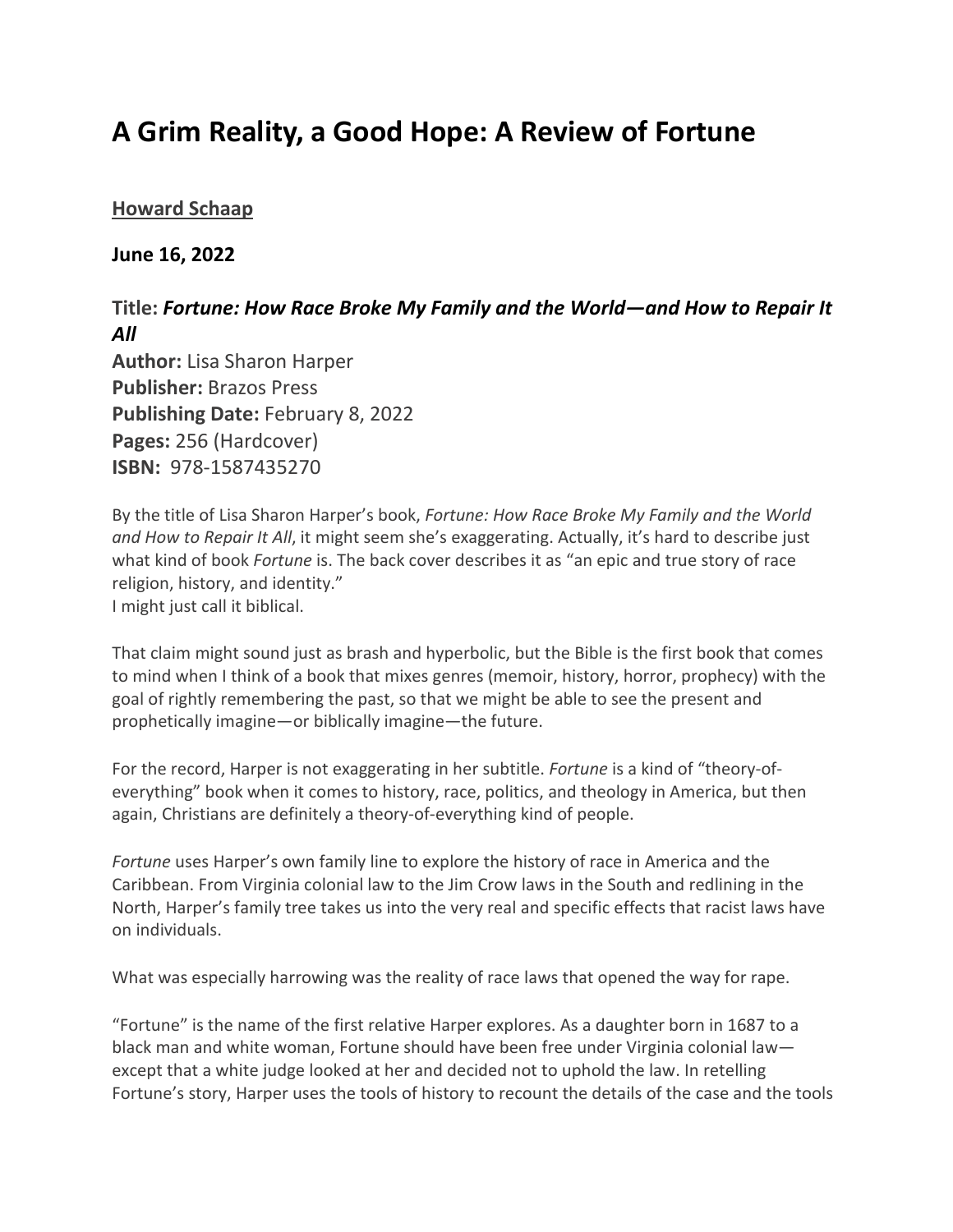of creative nonfiction to imagine Fortune's experience and the life it condemned her to. "I imagine Fortune, awaiting the judge's decision," Harper writes, "looking out a window to her left, just behind the prosecutor offering his closing argument for Fortune's indenture." $\frac{1}{2}$ 

The ruling against Fortune has the darkest of ramifications:

• "According to the 1715 race law and its 1728 amendment, if Fortune bore illegitimate children by a White man, the children would be indentured for twentyone years. If the man was Black, the children would be indentured for thirty-one years. Fortune indentured her first three children, Rose, Sud, and Perlina, to Mary Day as apprentices for twenty-one years—evidence that their father(s) were White. $^{\prime\prime}$ <sup>2</sup>

In looking into her own DNA history, Harper finds likely genetic connections to the white households in which Fortune serves and concludes that "Fortune (was) likely serially raped by members of the households (she was) ordered to serve." $\frac{3}{2}$ 

In light of stories like these and of the current news cycle, a certain set of potential readers of this book may ask, "Why do we need to read these stories that happened so long ago?" Harper's book answers that question directly in several important ways.

One of the answers follows wider Black thinking in response to injustice in the tradition of "saying their names." In his book *Between the World and Me*, Ta-Nehisi Coates writes to his son, "I have raised you to respect every human being as singular, and you must extend that same respect into the past. Slavery is not an indefinable mass of flesh. It is a particular, specific enslaved woman, whose mind is as active as your own, whose range of feeling is as vast as your own."<sup>4</sup> While Coates' thinking reflects his belief that this life is all we have, Harper roots her thinking in the image of God. Similar to Wendell Berry's idea that we cannot love our neighbor in the abstract but must love the neighbors we have, so too should we look at the faces of historical injustice and not blur individuals into abstraction. Thus, Harper includes specific stories at every turn.

Another answer to "Why history?" for Harper is to again make clear the line of generational trauma up to the present. Harper traces the line of sexual abuse from Fortune through Harper's own mother. She connects family stories and local neighborhoods to historical realities like redlining and urban removal. As such, the point of these stories is to trace trauma in specific black communities and specific black lives. The connected stories leave us no possibility of saying, "That happened in the past, but we dealt with it." Rather, Harper leaves a direct line of breadcrumbs from Fortune to today, pointing us toward the need to act.

However, no matter how dark the book gets—and it gets very dark, reminding us again why horror has been such an effective genre to explain African-American experience—there's a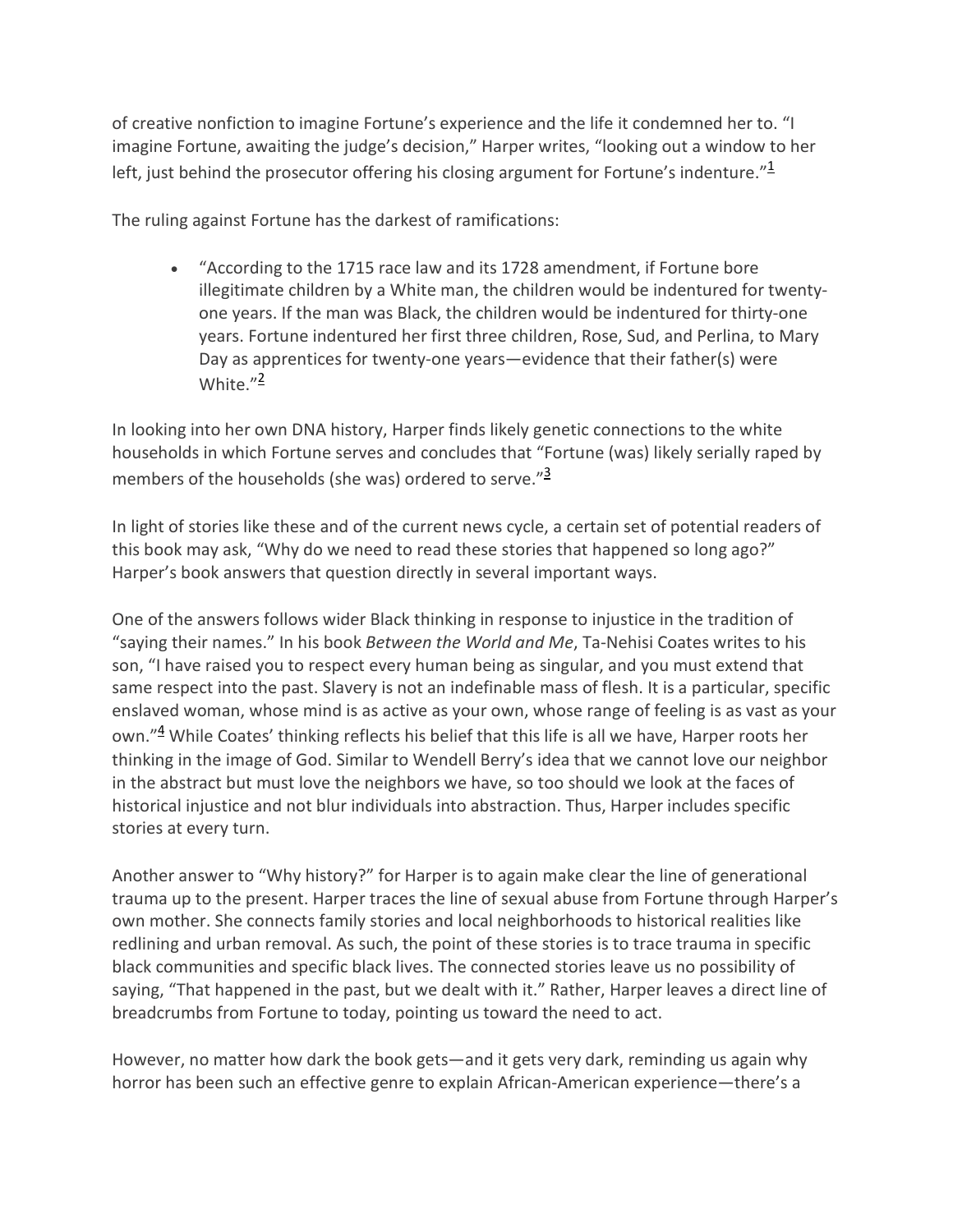biblical throughline to *Fortune* that roots the story in ideas like the image of God and the beloved community. This line explains the impossible—scratch that, biblical—hope of the book.

This is another answer to the question, "Why history?"

Lisa Sharon Harper is a former columnist at *Sojourners* and a woman of profound faith. One subplot of *Fortune* includes her own spiritual journey, including a detour into white evangelical spaces and then out of them and back to her roots, a vision truer to the faith of her ancestors and to biblical justice. Toward that end, Harper separates *Fortune* into three parts: "The Roots," "Degradation and Resistance," and "Repair." Where Coates' *Between the World and Me* is often frustrating to white readers who inevitably want to know "what we can do," and where Coates' basis for reparations in other works is rooted in logic and history, Harper details specific actions we can take in each of her last three chapters and roots those actions in scripture. Memorably, Harper explicates David's response to the Gibeonites' call for justice in 2 Samuel 21, and then a bereft mother's grief as a result of that justice.<sup>5</sup>

Harper's point is clear: scripture gives us plenty of insight about what we can do; we just have to have the will and the imagination to carry it out.

As I write this, we in the U.S. are once again in shock and mourning. We seem doomed to a cycle of violence and political impasse. Scripture, too, is full of people who felt that the conflicts they faced were impossible: Job, Moses, Elijah, Mary, Mary Magdalene, Saul who became Paul. The reality is that the issues we face are bigger than us, and will demand a response that will cost us, that will seem more than we can bear.

The bigger reality is that God is a God of imagination, who has created answers we can be a part of, if we only open ourselves to what he's asking.

This is the grim hope of today, and this is the grim but good hope of Lisa Sharon Harper's, *Fortune*.

This weekend, many neighbors and friends will be celebrating Juneteenth. As we seek to honor our POC brothers and sisters, pick up a book, read an article, or listen to a conversation and make biblical steps to engage well with one another. Maybe this article could be a starting point: https://www.christianitytoday.com/ct/2020/june-web-only/juneteenth-truerindependence-day.html